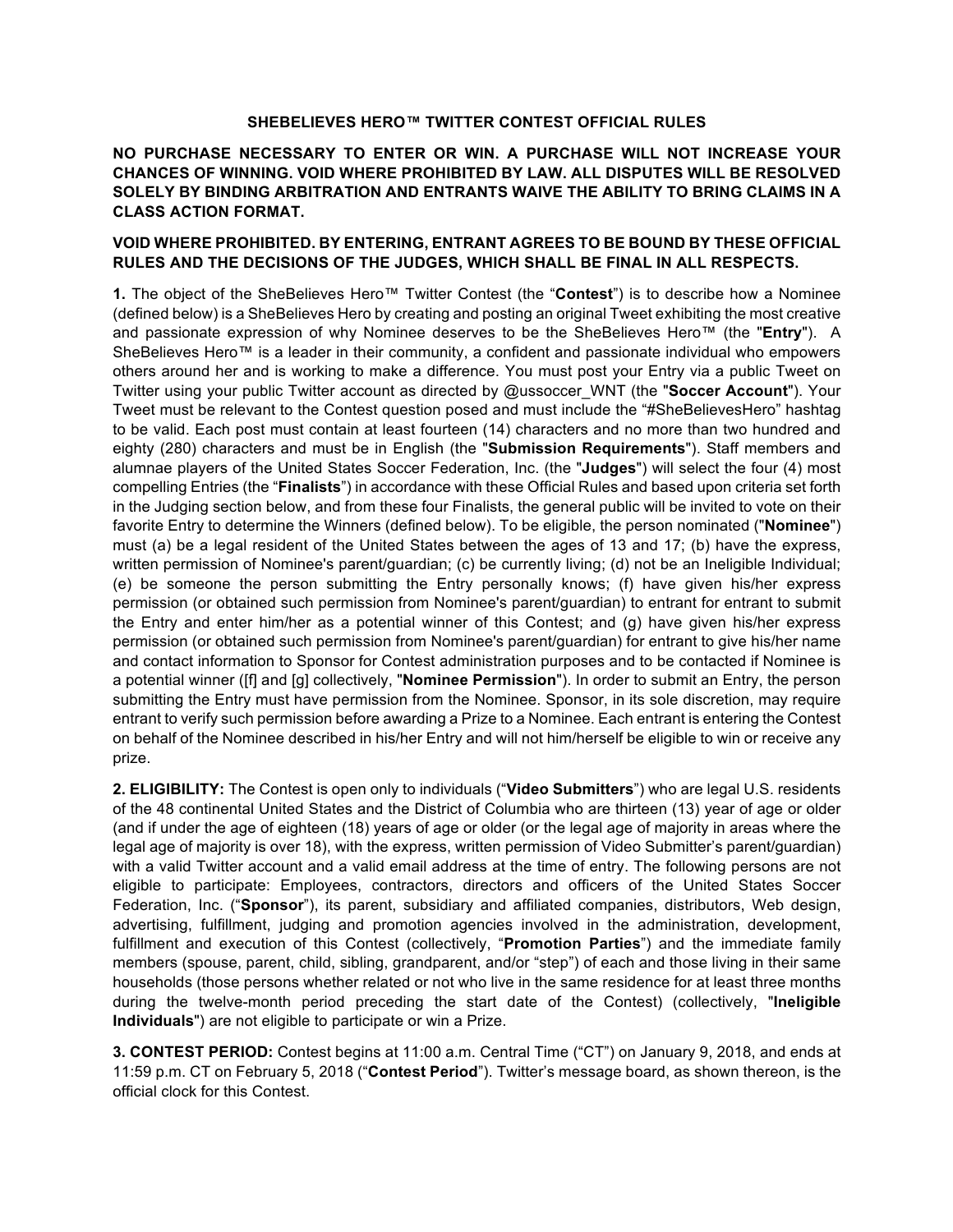**4. TO ENTER**: During the Contest Period, Sponsor will publish the Contest video, "Do you know someone who is a SheBelieves Hero" inviting participants to respond via a video submission to @ussoccer WNT Twitter handle (a "**Tweet**" "**Post**" or the "**Entry**"). Each Entry must include a post relevant to the Contest question posed and must include the "#SheBelievesHero" hashtag to be valid. Each post must contain at least fourteen (14) characters and no more than two hundred and eighty (280) characters and must be in English. Limit one (1) Entry per Day per person/Twitter account. Valid posts must be received no later than 11:59 p.m. CT on the last day of the Contest Period to be eligible for that Judging. To sign up for a free Twitter account, follow the onscreen instructions to register for a free Twitter account at http://twitter.com. To become a U.S. Soccer follower on Twitter, visit https://twitter.com/ussoccer\_wnt ("**Website**"). Incomplete, illegible, false, deceptive or garbled Entries are not eligible.

Entries will be deemed made by the authorized account holder of the Twitter account from which the Entry is submitted at the time of entry. A potential winner may be requested to provide Sponsor with proof that he/she is the authorized account holder of the Twitter account associated with the winning Entry and/or an eligible entrant. One Entry per person/Twitter account/email address. Participants may not register/enter with multiple email addresses nor may entrants use any other device or artifice to register/enter under multiple identities. Any participant who attempts to enter with multiple email addresses under multiple identities will be disqualified and forfeits any prize won, in Sponsor's discretion.

**5. ENTRY GUIDELINES: Submissions must contain the hashtag #SheBelievesHero to be valid.** Submissions must be original; may not have won previous awards; may not be obscene or indecent; cannot be sexually explicit or suggestive, profane or pornographic, or violent or otherwise promote bigotry, racism, hatred or harm against any group or individual or promotes discrimination based on race, sex, religion, nationality, disability, sexual orientation, age or any other basis protected by federal, state, territory, provincial or local law, ordinance, or regulation; cannot promote alcohol, illegal drugs, tobacco, firearms/weapons (or the use of any of the foregoing), any activities that may appear unsafe or dangerous, or any political agenda or message; cannot be offensive, endorse any form of hate or hate group; cannot defame, misrepresent or contain disparaging remarks about Sponsor, its players or its products or services, or other people, products, companies or third parties; cannot communicate messages or images inconsistent with the positive images and/or goodwill to which Sponsor wishes to associate; may not invade privacy or other rights of any person, firm or entity; may not in any other way violate any applicable federal, state or local laws or regulations or the Twitter.com or Instagram.com Terms of Service; may not contain any reference to any third party trademarks, names or third party logos or trade dress owned by others, or advertise or promote any brand or product of any kind (except Sponsor), without permission, or any copyrighted components; and cannot contain any personal identification, such as license plate numbers, personal names, email addresses or street addresses. Submissions not in compliance with the Submission Guidelines may be disqualified.

BY SUBMITTING A POST, ENTRANT ACKNOWLEDGES THAT HIS/HER POST MAY BE POSTED ON SPONSOR'S WEBSITE AND OTHER SPONSOR SOCIAL MEDIA ACCOUNTS, IN SPONSOR'S DISCRETION. Submission of a post grants Sponsor and its agents the right to publish, use, adapt, edit and/or modify such post in any way, in any and all media, without limitation, and without consideration to the entrant.

SUBMISSIONS POSTED TO THE WEBSITE AND OTHER SPONSOR SOCIAL MEDIA ACCOUNTS ARE NOT EDITED BY SPONSOR AND ARE THE VIEWS/OPINIONS OF THE INDIVIDUAL ENTRANT AND DO NOT REFLECT THE VIEWS OF SPONSOR IN ANY MANNER. Any waiver of any obligation hereunder by Sponsor does not constitute a general waiver of any obligation to entrants.

By submitting a post, you agree that your post is gratuitous and made without restriction, and will not place Sponsor under any obligation, that Sponsor is free to disclose or otherwise disclose the ideas contained in the Tweet on a non-confidential basis to anyone or otherwise use the ideas without any additional compensation to you. You acknowledge that, by acceptance of your post, Sponsor does not waive any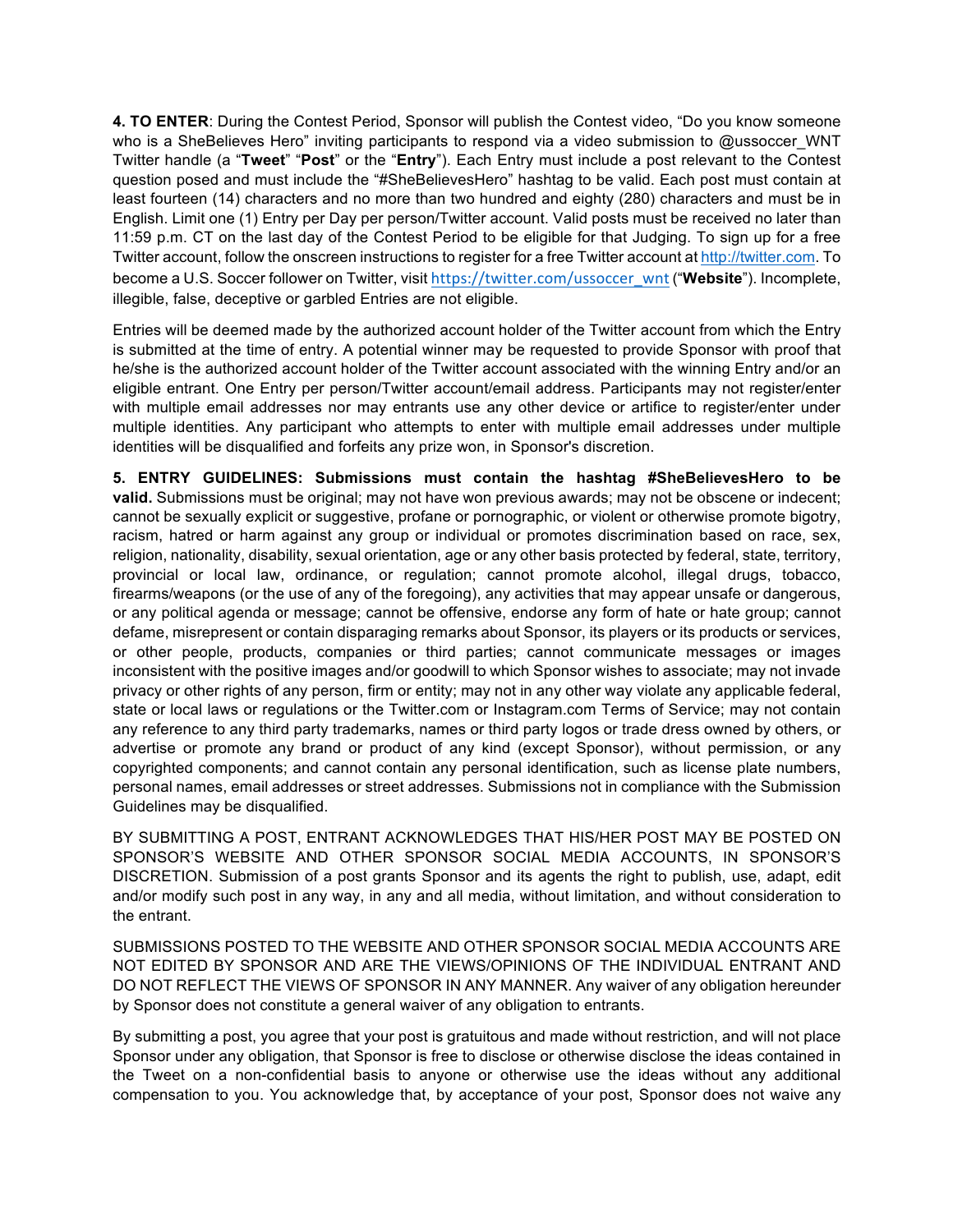rights to use similar or related ideas previously known to Sponsor, or developed by its employees, or obtained from sources other than you.

**6. FINAL ROUND OF CONTEST JUDGING:** Entries will be judged by a panel of Judges as selected by Sponsor from Federation staff and alumnae players and will be narrowed down to four (4) Finalists. Entries will be ranked by Judges based on the following criteria: (a) Unique entertainment value, (b) creativity; and (c) explanation as to why Nominee should be the SheBelieves Hero (the "**Judging Criteria**"). The Finalists' entries will be shared on www.ussoccer.com and social media channels to allow the public to "vote" for their favorite submission by clicking "like" on Facebook, favoriting/retweeting on Twitter and/or clicking "like" on Instagram. The Entry that receives the most interactions across the U.S. Soccer channels will be the winner and be named the SheBelieves Hero.

**7. PRIZE DETAILS: Prize: a round trip for two (2) to the WNT SheBelieves match in Harrison, NJ on March 4, 2017.** Approximate Retail Value ("**ARV**"): \$1,300. All Prize details shall be determined in the sole and absolute discretion of Sponsor and subject to availability. The Prizes are non-transferable and nonassignable (other than in the case of a Nominee under the age of 18, in which case the Nominee's parent/guardian agrees to accept the Prize on behalf of Nominee and travel with the Nominee), with no cash redemptions except at Sponsor's sole and absolute discretion. Sponsor reserves the right to substitute the Prize (or any portion thereof) with a prize of comparable or greater value at its sole and absolute discretion. Prize may include but is not limited to flight, hotel, local ground transportation in New Jersey to stadium, gear. Travel and hotel accommodation restrictions apply. Winner must be able to travel on the dates to be determined by the Sponsor. Travel arrangements must be made through Sponsor's agent and on a carrier of Sponsor's choice. Each Winner and his/her guest are responsible for obtaining all required travel documents prior to travel and must have no impediment to entering/traveling throughout the United States. Each Winner and his/her guest must travel together on the same itinerary. Winner must accept prize as stated by Sponsor or prize will be forfeited and awarded to an alternate winner. Any difference between stated value and actual value will not be awarded. Winner and his/her guest must possess United States government-approved travel documents and be willing to sign any other legal documents required by Sponsor, including without limitation an appropriate affidavit of eligibility and release of liability. The Released Parties (described below) are not responsible for any cancellations, delays, diversions or substitutions, or any act or omission whatsoever with respect to a trip package. Any and all applicable federal, state, and local taxes (including but not limited to income taxes) and all fees and expenses related to delivery, acceptance, and use of a Prize not specifically identified in these Official Rules, including but not limited to, all meals, taxes, gratuities, ground transportation from Winner's home to/from airport, travel insurance, rental automobile insurance, bag check fees, parking fees, laundry service, food, alcoholic beverages, incidentals (including mini-bar), phone charges, merchandise, souvenirs, travel insurance and other expenses are solely the responsibility of the Winner and guest. Winner and guest must comply with all hotel check-in requirements, including, but not limited to, the presentation of a valid major credit card.

**8. RELEASE OF LIABILITY:** No liability or responsibility is assumed by Sponsor or Promotion Parties resulting from entrant's participation in or attempt to participate in the Contest or ability or inability to upload or download any information in connection with the Contest. No responsibility or liability is assumed by the Sponsor or the Promotion Parties for technical problems or technical malfunction arising in connection with any of the following occurrences which may affect the operation of the Contest: Hardware or software errors; faulty- computer, telephone, cable, satellite, network, electronic or Internet connectivity or other online or network communication problems; errors or limitations of any Internet providers, servers, hosts or other providers; garbled, jumbled or faulty data transmissions; failure of any online transmissions to be sent or received; lost, late, delayed or intercepted transmissions; inaccessibility of the Web Site in whole or in part for any reason; traffic congestion on the Internet or Web Site; unauthorized human or non-human intervention of the operation of the Contest, including without limitation, unauthorized tampering, hacking, theft, virus, bugs, or worms; or destruction of any aspect of the Contest, or loss, miscount, misdirection, inaccessibility or unavailability of an email account used in connection with the Contest. Sponsor is not responsible for any typographical errors in the announcement of prizes or these Official Rules, or any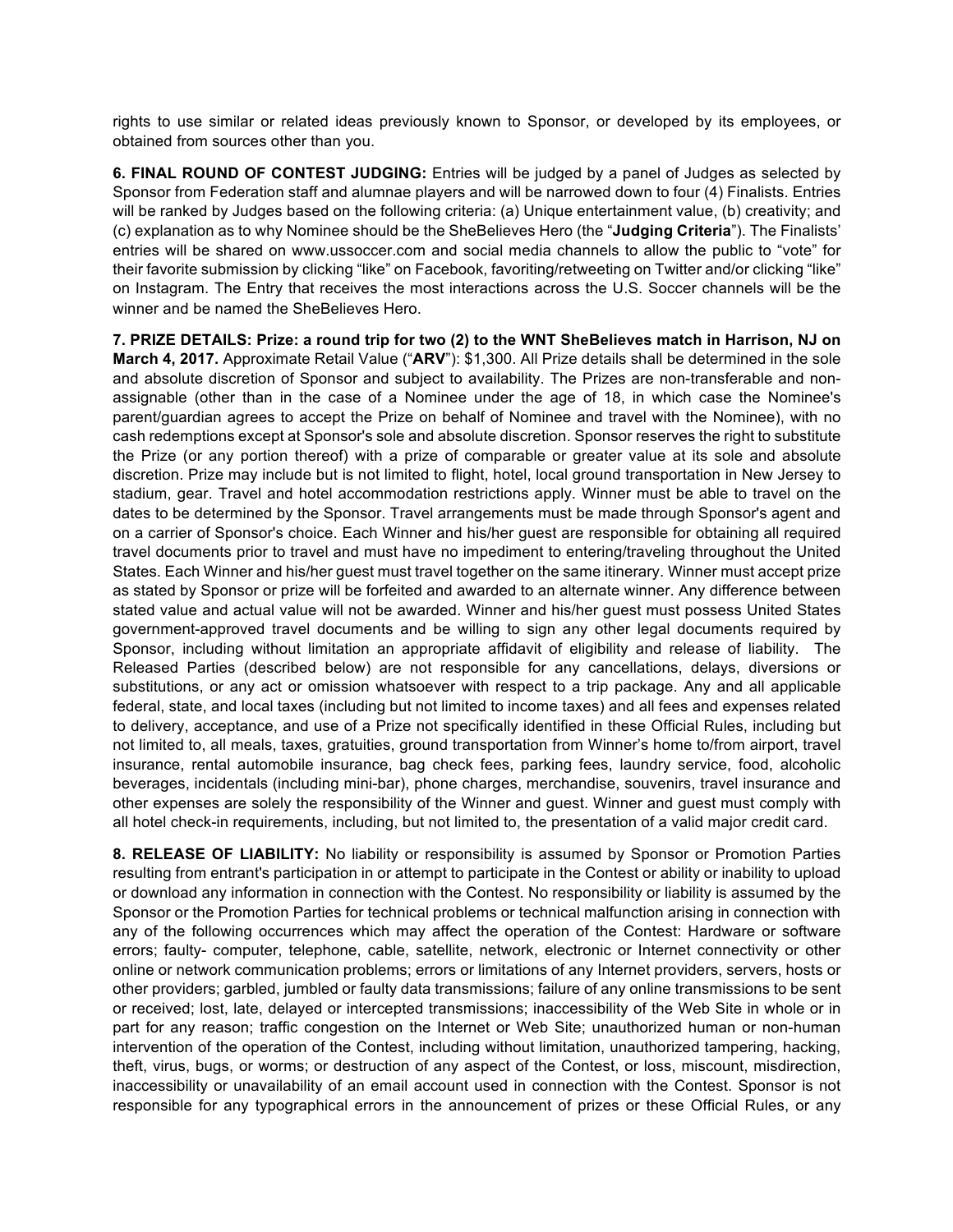inaccurate or incorrect data contained on the Website. Use of Web Site is at user's own risk. Sponsor and Promotion Parties are not responsible for any personal injury or property damage or losses of any kind which may be sustained to user's or any other person's computer equipment resulting from participation in the Contest. All Entries become the sole property of the Sponsor, and will not be acknowledged or returned. By participating in the Contest, entrants release Sponsor and Promotion Parties from any and all claims, damages or liabilities arising from or relating to such entrant's participation in the Contest. By accepting a prize, recipient (a) agrees that the Sponsor and Promotion Parties, participating retailers, and all of their respective officers, directors, employees, representatives and agents will have no liability whatsoever for, and shall be held harmless by winner against, any liability for injuries, losses or damages of any kind to persons or property resulting in whole or in part, directly or indirectly, from participation in the Contest; from acceptance, possession, misuse or use of prize and (b) grants (and agrees to confirm grant in writing promptly upon request) to Sponsor and those acting under Sponsor's authority the right to the use of his/her name, photograph, likeness, voice, image, statements and biographical information, at any time or times, for advertising, trade, publicity and promotional purposes in any media now known or hereafter discovered, worldwide, including the Internet without review, notification or approval, and additional compensation, unless prohibited by law. Sponsor is not liable in the event that any portion of the Contest is canceled due to weather, fire, strike, acts of war or terrorism, or any other condition beyond their control (a "**Force Majeure Event**").

**9. WINNER NOTIFICATION:** Potential winner will be notified by Twitter direct message or by phone/email on or about February 17, 2017. Winner may be required to complete, sign and return an Affidavit of Eligibility/Liability Release, and, where lawful, Publicity Release prior to delivery of prize. Sponsor is not responsible for any change in entrant's Twitter account information, mailing address, email, and/or telephone number. If attempted notification is returned as undeliverable, if any required documents are not returned within the required number of days, if winner cannot be verified, or if winner is otherwise unable to accept the prize as stated, prize will be forfeited and may be awarded to an alternate winner.

**10. GENERAL CONDITIONS:** Winner is solely responsible for any taxes on the prize, and will receive an IRS Form 1099 for the ARV of the prize, if applicable. No cash equivalent or substitution of prize is offered, except at the sole discretion of the Sponsor. No transfer of prize is permitted. Unclaimed prize will not be awarded. If a prize, or any portion thereof, cannot be awarded for any reason, Sponsor reserves the right to substitute prize with another prize of equal or greater value. If for any reason the Contest is not capable of running as planned, including infection by computer virus, bugs, tampering, unauthorized intervention, fraud, technical failures, or any other causes which corrupt or affect the administration, security, fairness, integrity or proper conduct of the Contest, Sponsor reserves the right, at its sole discretion, to disqualify any individual who is responsible or who tampers with the entry process, and to cancel, modify or terminate the Contest. In the event of cancellation, Sponsor will determine the winner from among all eligible, nonsuspect Entries received prior to cancellation.

By participating in the Contest, each participant (Entrant and Nominee) (a) accepts and agrees to be bound by these Official Rules, including all eligibility requirements, the www.ussoccer.com Privacy Policy and Terms of Use; and (b) gives his/her express permission to be contacted by Sponsor and/or its representatives for Contest administration purposes.

All applicable federal, state, territory, provincial and local laws and regulations apply. Sponsor's failure to enforce any term of these Official Rules shall not constitute a waiver of that provision.

Sponsor, Twitter and each of their respective parent companies, trustees, subsidiaries, franchisees, assignees, affiliates, licensees, agents, independent contractors, telecasters, sponsors, licensees and advertising and promotional agencies, and each of their respective general and limited partners, members, shareholders, officers, directors, agents, employees, players, representatives and contractors (collectively, the "**Released Parties**") shall not be responsible for lost, late, stolen, garbled, delayed, undelivered, or misdirected entries, for incorrect, inaccurate or incomplete entry information whether caused by a participant, equipment, or technical malfunction or for any human error, technical error or malfunctions.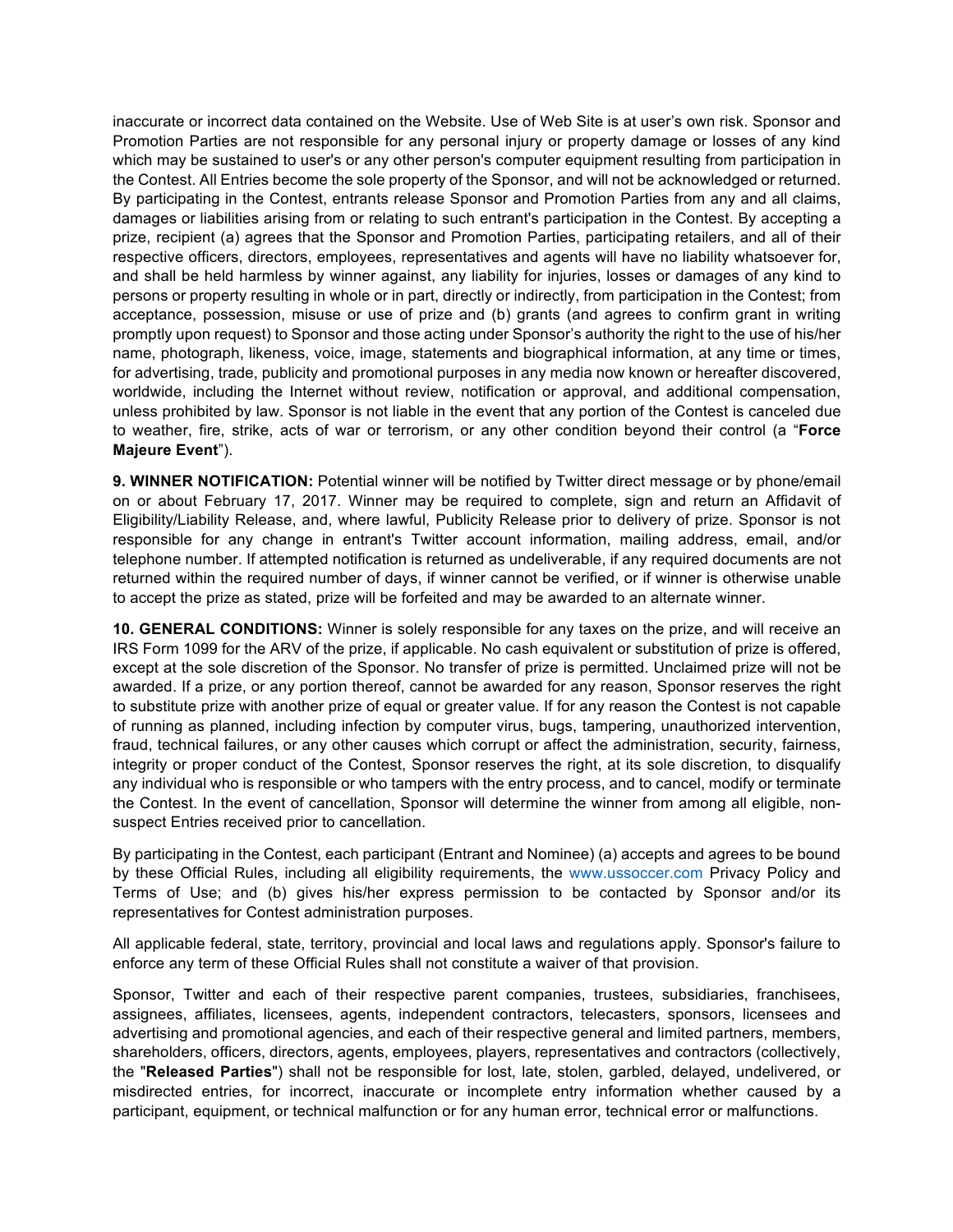Released Parties are not responsible for any technical, computer, network, typographical, printing, human or other errors relating to or in connection with this Contest, including, without limitation, errors or problems which may occur in connection with the offer or administration of this Contest, the processing of entries, the tabulation of scores, the cancellation of games or any errors appearing in any Contest related-materials including, but not limited, to errors in advertising, the Official Rules, the selection and announcement of the Winners or the distribution of the Prizes. Sponsor reserves the right to modify these Official Rules for clarification purposes without materially affecting the terms and conditions of the Contest.

If the Contest is not capable of running as planned for any reason including, without limitation, as a result of infection by computer virus, bugs, tampering, unauthorized intervention, fraud, technical failures, cancellation of games, or any other causes which corrupt or affect the administration, security, fairness, integrity, or proper conduct of this Contest, Sponsor reserves the right at its sole and absolute discretion, to cancel, terminate, modify or suspend the Contest, to disqualify any individual who tampers with the entry process and, if terminated, to determine the Winners, if any, from among all eligible, non-suspect Entries submitted up to the point of termination.

Released Parties assume no responsibility for any error, omission, interruption, deletion, defect, delay in operation or transmission, communications line failure, theft or destruction or unauthorized access to, or alteration of, entries. The Released Parties are not responsible for any problems or technical malfunction of any telephone network, cable, satellite, wireless, Internet Service Provider (ISP) or lines, computer systems, servers, or providers, computer equipment, software, malfunctions of wireless devices, wireless service problems, cellular tower equipment, failure of any email or entry to be received on account of technical problems or traffic congestion on the Internet or at any website or wireless service congestion, or any combination thereof, including any injury or damage to participant's or any other person's computer related to or resulting from participation or downloading any materials in this Contest.

CAUTION: ANY ATTEMPT TO DELIBERATELY DAMAGE ANY WEBSITE ASSOCIATED WITH THIS CONTEST OR UNDERMINE THE CONTENT OR LEGITIMATE OPERATION OF THIS CONTEST MAY BE A VIOLATION OF CRIMINAL AND CIVIL LAWS AND SHOULD SUCH AN ATTEMPT BE MADE, SPONSOR WILL DISQUALIFY ANY PARTICIPANT RESPONSIBLE FOR THE ATTEMPT, AND SPONSOR AND ITS AGENTS RESERVE THE RIGHT TO SEEK DAMAGES (INCLUDING ATTORNEYS' FEES) AND OTHER REMEDIES FROM ANY PERSON OR PERSONS RESPONSIBLE FOR THE ATTEMPT TO THE FULLEST EXTENT PERMITTED BY LAW.

In the event of dispute as to the identity or eligibility of any individual responsible for submitting a Winning Entry based on a Twitter account, the winning entry will be declared made by the Authorized Account Holder of the Twitter account that submitted the Entry at the time of entry provided he/she is eligible according to these Official Rules. The "Authorized Account Holder" of a Twitter account is defined as the natural person assigned to a Twitter account by Twitter.com.

In the event that the Contest is challenged by any legal or regulatory authority, Sponsor reserves the right to discontinue or modify the Contest, or to disqualify participants residing in the affected geographic areas. In such event, the Released Parties shall have no liability to any participant who is disqualified due to such an action.

As a condition of entering this Contest, each entrant agrees that (i) any and all disputes, claims, controversies or causes of action arising out of or relating to this Contest, or any prizes awarded (each, a "Claim"), shall be (1) arbitrated on an individual basis only, and shall not be consolidated or joined with or in any arbitration or other proceeding involving a Claim of any other party, and (2) settled by binding arbitration in Chicago, Illinois before a single arbitrator appointed by JAMS mediation and arbitration services in accordance with its then governing rules and procedures, and judgment on the award rendered by the arbitrator may be entered by any court having jurisdiction thereof; and (ii) under no circumstance will entrant be permitted to obtain awards for, and entrant hereby waives all rights to claim, punitive, incidental, consequential or any other damages, other than for actual out-of-pocket expenses. These Official Rules